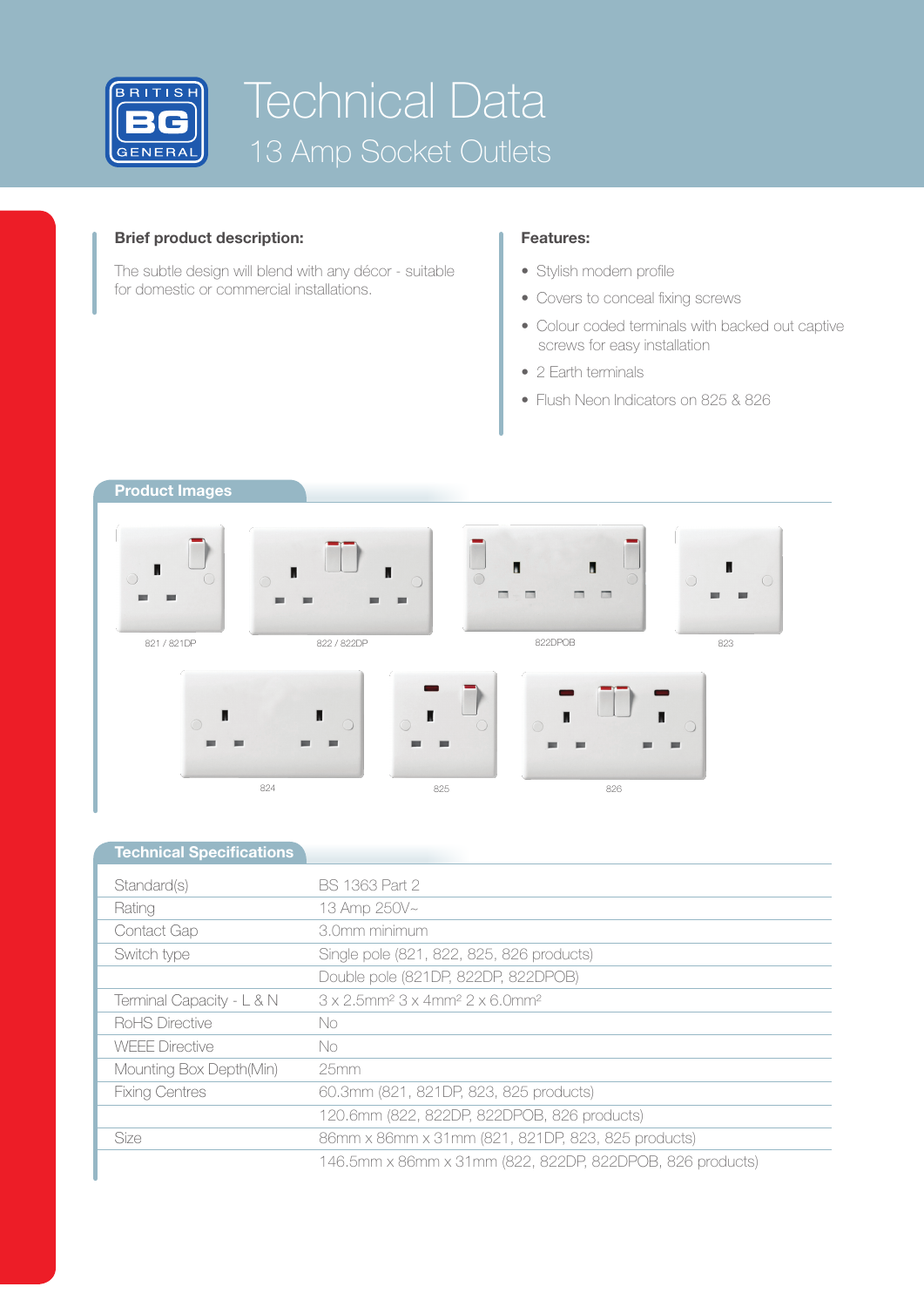## 13 Amp Socket Outlets

## **Line Diagrams**



## **Packaging Information**

| Cat No. | Description         | Packaging Type |             |             | Pack Quantity |              |              | <b>Barcode</b> |           |           |
|---------|---------------------|----------------|-------------|-------------|---------------|--------------|--------------|----------------|-----------|-----------|
|         |                     | Product        | Inner Box   | Outer Box   | Each          | Inner<br>Box | Outer<br>Box | Individual     | Inner Box | Outer Box |
| 821     | 13A 1G SP. SW SKT   | Nexus PolyBag  | Nexus Inner | Nexus Outer |               | 10           | 100          | 5050765000550  |           |           |
| 821DP   | 13A 1G DP, SW SKT   | Nexus PolyBag  | Nexus Inner | Nexus Outer |               | 10           | 100          | 5050765000581  |           |           |
| 822     | 13A 2G SP. SW SKT   | Nexus PolyBag  | Nexus Inner | Nexus Outer |               | 5            | 50           | 5050765000611  |           |           |
| 822DP   | 13A 2G DP. SW SKT   | Nexus PolyBag  | Nexus Inner | Nexus Outer |               | 5            | 50           | 5050765000642  |           |           |
| 822DPOB | 13A 2G DP OB SW SKT | Nexus PolyBag  | Nexus Inner | Nexus Outer |               | 5            | 50           | 5050765018128  |           |           |
| 823     | 13A 1G SKT          | Nexus PolyBag  | Nexus Inner | Nexus Outer |               | 10           | 100          | 5050765000673  |           |           |
| 824     | 13A 2G SKT          | Nexus PolyBag  | Nexus Inner | Nexus Outer |               | 5            | 50           | 5050765000703  |           |           |
| 825     | 13A 1G SW SKT+Neon  | Nexus PolyBag  | Nexus Inner | Nexus Outer |               | 10           | 100          | 5050765000734  |           |           |
| 826     | 13A 2G SW SKT+Neon  | Nexus PolvBag  | Nexus Inner | Nexus Outer |               | 5            | 50           | 5050765000765  |           |           |

## **Weights & Dimensions**

| Cat No. | Description<br>Dimension $(W \times L \times H)$ cm |                               |                             | Weight (g)                 |       |              | $CMB$ (m <sup>3</sup> ) |           |
|---------|-----------------------------------------------------|-------------------------------|-----------------------------|----------------------------|-------|--------------|-------------------------|-----------|
|         |                                                     | Product                       | Inner Box                   | Outer Box                  | Fach  | Inner<br>Box | Outer<br>Box.           | Outer Box |
| 821     | 13A 1G SP. SW SKT                                   | $9.2 \times 9.2 \times 3.48$  | $15 \times 18 \times 9.2$   | $31 \times 49.5 \times 19$ | 106.5 | 1071         | 11300                   | 0.029     |
| 821DP   | 13A 1G DP. SW SKT                                   | $9.2 \times 9.2 \times 3.6$   | $15 \times 18 \times 9.2$   | $31 \times 49.5 \times 19$ | 111   | 1171         | 12300                   | 0.029     |
| 822     | 13A 2G SP. SW SKT                                   | $9.2 \times 15.2 \times 3.41$ | $14.5 \times 18 \times 9.2$ | $30 \times 49.5 \times 19$ | 170.5 | 922          | 9700                    | 0.028     |
| 822DP   | 13A 2G DP. SW SKT                                   | $9.2 \times 15.2 \times 3.41$ | $14.5 \times 18 \times 9.2$ | $30 \times 49.5 \times 16$ | 172.5 | 922          | 9700                    | 0.023     |
| 822DPOB | 13A 2G DP OB SW SKT 9.2 x 15.2 x 3.41               |                               | $14.5 \times 18 \times 9.2$ | $30 \times 49.5 \times 16$ | 172.5 | 922          | 9700                    | 0.023     |
| 823     | 13A 1G SKT                                          | $9.2 \times 9.2 \times 3.48$  | $15 \times 18 \times 9.2$   | $31 \times 49.5 \times 19$ | 145.5 | 974          | 10300                   | 0.029     |
| 824     | 13A 2G SKT                                          | $9.2 \times 15.2 \times 3.48$ | $12.5 \times 18 \times 9.2$ | $30 \times 49.5 \times 16$ | 168   | 852          | 9000                    | 0.023     |
| 825     | 13A 1G SW SKT+Neon                                  | $9.2 \times 9.2 \times 3.48$  | $15 \times 18 \times 9.2$   | $31 \times 49.5 \times 19$ | 145.5 | 1104         | 11600                   | 0.029     |
| 826     | 13A 2G SW SKT+Neon   9.2 x 15.2 x 3.41              |                               | $14.5 \times 15 \times 9.2$ | $30 \times 49.5 \times 16$ | 168.5 | 937          | 9850                    | 0.028     |